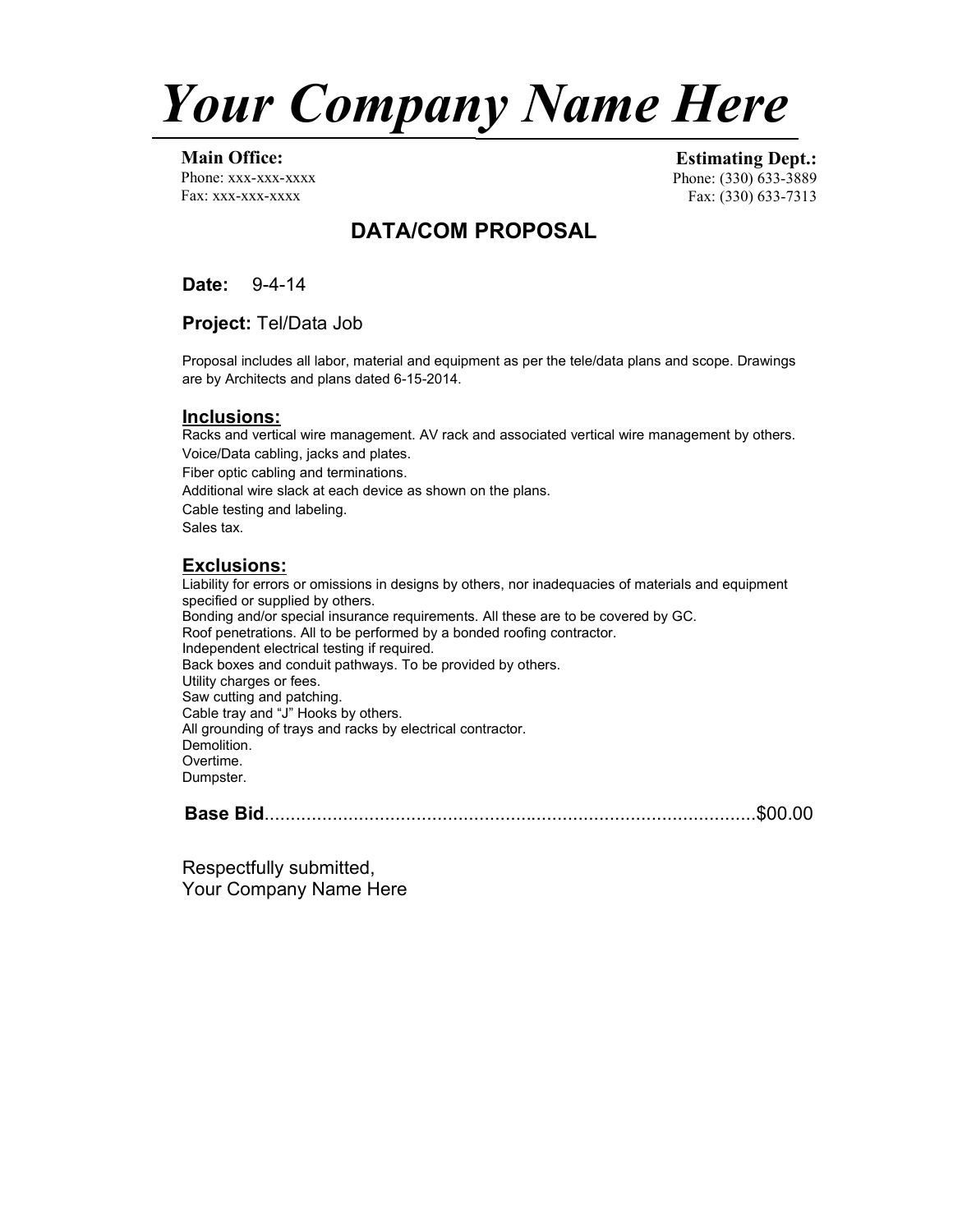| Material                                 |             |
|------------------------------------------|-------------|
| Non-Quoted                               | \$24,563.50 |
| Quotes                                   | 0.02        |
| Sales Tax (8.25%)                        | 2,026.49    |
| <b>Total Material</b>                    | \$26,590.01 |
| Labor                                    |             |
| Direct (1,086.32 hours @ \$26.00)        | \$28,244.32 |
| Non-Productive Labor                     | 0.00        |
| <b>Total Labor</b>                       | \$28,244.32 |
| Direct Job Expenses                      | \$2,038.00  |
| <b>Tools and Miscellaneous Materials</b> | 0.00        |
| Subcontracts                             | 0.00        |
| Job Subtotal (Prime Cost)                | \$56,872.33 |
| Overhead                                 |             |
| Non Quoted Material (0.000 %)            | \$0.00      |
| Quoted Material (0.000 %)                | \$0.00      |
| Direct Labor (\$11.00 per hour)          | \$11,949.52 |
| Non Productive Labor (\$0.00 per hour)   | \$0.00      |
| Job Expenses (0.000 %)                   | \$0.00      |
| Tools and Misc. Materials (0.000 %)      | \$0.00      |
| Subcontracts (0.000 %)                   | \$0.00      |
| Overhead (21.01%)                        | 11,949.52   |
| Profit (3.00%)                           | 2,064.66    |
| Job Total                                | \$70,886.51 |
|                                          |             |
| <b>Actual Bid Price</b>                  | \$70,886.51 |
|                                          |             |
| Material to Direct Labor ratio: 0.48     |             |
| Prime Cost per square foot               | \$0.00      |
| Job Total per square foot                | \$0.00      |
| Actual Bid Price per square ft           | \$0.00      |
| Labor cost per square foot               | \$0.00      |
| Labor hours per square foot              | 0.00        |
| Gross Profit %                           | 19.77       |
| Gross Profit \$                          | \$14,014.18 |
| Net Profit %                             | 2.91        |
|                                          |             |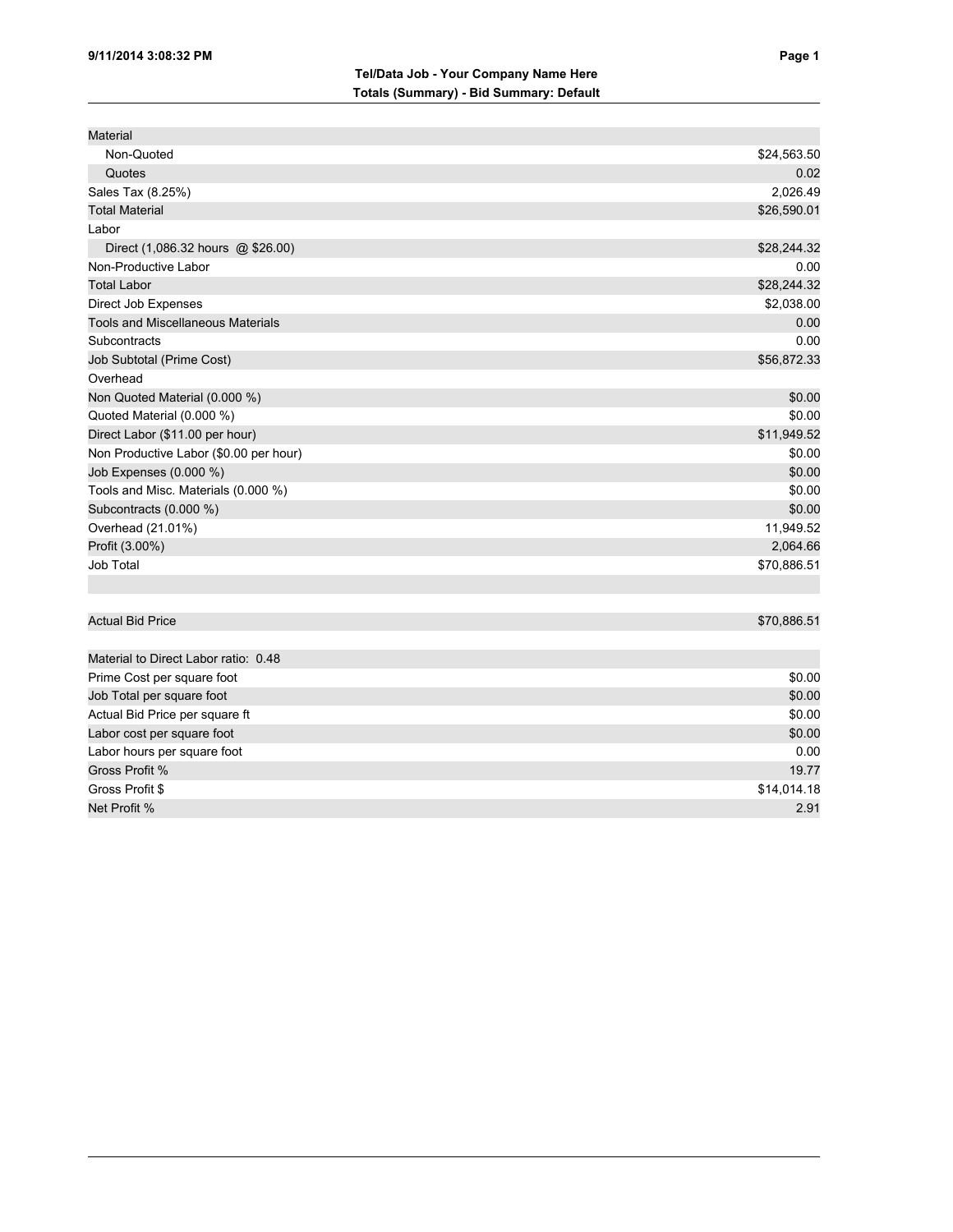#### **Tel/Data Job - Your Company Name Here Totals (Detailed) - Bid Summary: Default**

| Job Number                      | 1300703032                                      |                        |          |             |          |             |
|---------------------------------|-------------------------------------------------|------------------------|----------|-------------|----------|-------------|
| <b>Bid Date</b>                 | 9/4/2014                                        |                        |          |             |          |             |
| <b>Bid Time</b>                 | 9:44:00 AM                                      |                        |          |             |          |             |
| Square Footage                  | 0                                               |                        |          |             |          |             |
|                                 |                                                 |                        |          |             |          |             |
|                                 |                                                 | <b>Material Totals</b> |          |             |          |             |
| <b>Division</b>                 |                                                 |                        |          | Total       | Factor   | Extended    |
|                                 |                                                 |                        |          |             |          |             |
| 07 Misc                         |                                                 |                        |          | \$740.05    | 0.00%    | \$740.05    |
| 10 Voice/Data/Video             |                                                 |                        |          | 23,823.45   | 0.00%    | 23,823.45   |
|                                 |                                                 |                        |          |             |          |             |
| <b>Total</b>                    |                                                 |                        |          | \$24,563.50 |          | \$24,563.50 |
|                                 |                                                 |                        |          |             |          |             |
|                                 |                                                 |                        |          |             |          |             |
|                                 |                                                 | <b>Quoted Material</b> |          |             |          |             |
| T0001 - DS 3 Coaxial Cable      |                                                 |                        | 650.00   | \$0.00      |          | \$0.00      |
|                                 | T0002 - 12 FIBER 62.5 MM TB OFNR DISTRIBUTION   |                        | 150.00   | 0.00        |          | 0.00        |
| Added Lump Sum                  |                                                 |                        |          |             |          | 0.01        |
|                                 |                                                 |                        |          |             |          |             |
| 17 - Cable (Supplier #1)        |                                                 |                        |          |             |          | \$0.01      |
|                                 |                                                 |                        |          |             |          |             |
| 1235992 - 1G 2 Module Faceplate |                                                 |                        | 68.00    | \$0.00      |          | \$0.00      |
| 1235993 - 1G 4 Module Faceplate |                                                 |                        | 15.00    | 0.00        |          | 0.00        |
| 1235997 - 1G 1 Module Faceplate |                                                 |                        | 198.00   | 0.00        |          | 0.00        |
| 1236083 - Cat 5E Jack           |                                                 |                        | 394.00   |             |          | 0.00        |
|                                 |                                                 |                        |          | 0.00        |          |             |
|                                 | 1236388 - 175" 12 Port Rack Mnt Panel           |                        | 2.00     | 0.00        |          | 0.00        |
|                                 | 1236479 - 24 Port Snap-In Faceplate Patch Panel |                        | 2.00     | 0.00        |          | 0.00        |
|                                 | 1236480 - 48 Port Snap-In Faceplate Patch Panel |                        | 18.00    | 0.00        |          | 0.00        |
|                                 | 1236482 - 19" Slf-Supporting Alum. Relay Rack   |                        | 3.00     | 0.00        |          | 0.00        |
|                                 | 1236511 - 2" Wide Vertical Wire Mgmt Bracket    |                        | 3.00     | 0.00        |          | 0.00        |
|                                 | 1236512 - Center Wire Mgmt Bracket              |                        | 1.00     | 0.00        |          | 0.00        |
|                                 | 1236513 - Horizontal Cable Mgmt Panel           |                        | 32.00    | 0.00        |          | 0.00        |
|                                 | T0003 - Server Cabinet 87"x27.5"x42"D           |                        | 2.00     | 0.00        |          | 0.00        |
| Added Lump Sum                  |                                                 |                        |          |             |          | 0.01        |
|                                 |                                                 |                        |          |             |          |             |
| 22 - Pull Box (Supplier #1)     |                                                 |                        |          |             |          | \$0.01      |
|                                 |                                                 |                        |          |             |          |             |
|                                 |                                                 |                        |          |             |          |             |
| <b>Total</b>                    |                                                 |                        |          |             |          | \$0.02      |
|                                 |                                                 |                        |          |             |          |             |
| Sales Tax (8.25%)               |                                                 |                        |          |             |          | \$2,026.49  |
|                                 |                                                 |                        |          |             |          |             |
| <b>Total Material</b>           |                                                 |                        |          |             |          | \$26,590.01 |
|                                 |                                                 |                        |          |             |          |             |
|                                 |                                                 | <b>Labor Hours</b>     |          |             |          |             |
| Division                        |                                                 |                        | Total    | Factor      | Extended |             |
|                                 |                                                 |                        |          |             |          |             |
| 07 Misc                         |                                                 |                        | 63.41    | 0.00%       | 63.41    |             |
| 10 Voice/Data/Video             |                                                 |                        | 1,022.91 | $0.00 \%$   | 1,022.91 |             |
|                                 |                                                 |                        |          |             |          |             |
| <b>Total</b>                    |                                                 |                        | 1,086.32 |             | 1,086.32 |             |
|                                 |                                                 |                        |          |             |          |             |
|                                 |                                                 |                        |          |             |          |             |
|                                 |                                                 |                        |          |             |          |             |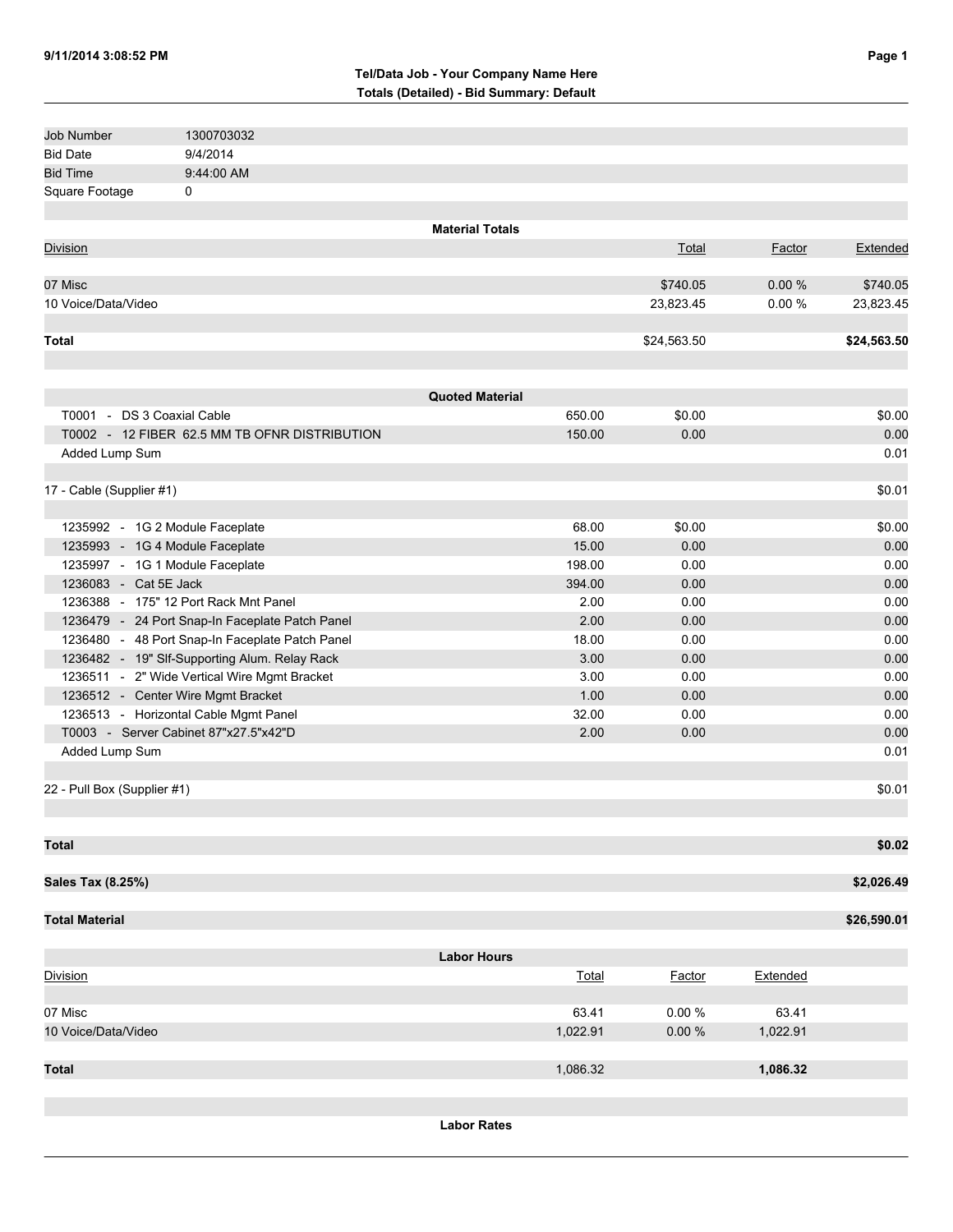|                                        |            | Tel/Data Job - Your Company Name Here<br>Totals (Detailed) - Bid Summary: Default |                  |                                              |               |             |  |
|----------------------------------------|------------|-----------------------------------------------------------------------------------|------------------|----------------------------------------------|---------------|-------------|--|
| Category                               | % of Total | <b>Hours</b>                                                                      | <b>Base Rate</b> | Burden \$                                    | Burden %      | Extended    |  |
| Journeyman                             | 100.000    | 1,086.320                                                                         | \$26.00          | 0.00                                         | 0.000         | \$28,244.32 |  |
| <b>Total</b>                           | 100.000    |                                                                                   |                  | x \$26.00 (average of labor rate w/burden) = |               | \$28,244.32 |  |
|                                        |            | 1,086.320                                                                         |                  |                                              |               |             |  |
|                                        |            | <b>Non-Productive Labor</b>                                                       |                  |                                              |               |             |  |
| <b>Description</b>                     |            |                                                                                   | Hours            | Rate                                         | <b>Factor</b> | Extended    |  |
| <b>Total</b>                           |            |                                                                                   |                  |                                              |               | \$0.00      |  |
| <b>Total Labor</b>                     |            |                                                                                   |                  |                                              |               | \$28,244.32 |  |
|                                        |            |                                                                                   |                  |                                              |               |             |  |
|                                        |            | <b>Direct Job Expenses</b>                                                        |                  |                                              |               |             |  |
| <b>Description</b>                     |            |                                                                                   |                  |                                              |               | Total       |  |
| Estimating                             |            |                                                                                   |                  |                                              |               | \$538.00    |  |
| Misc.                                  |            |                                                                                   |                  |                                              |               | 1,500.00    |  |
|                                        |            |                                                                                   |                  |                                              |               |             |  |
| <b>Total</b>                           |            |                                                                                   |                  |                                              |               | \$2,038.00  |  |
| Job Subtotal (Prime Cost)              |            |                                                                                   |                  |                                              |               | \$56,872.33 |  |
|                                        |            | Overhead                                                                          |                  |                                              |               |             |  |
|                                        |            |                                                                                   |                  |                                              |               |             |  |
| Non Quoted Material (0.000 %)          |            |                                                                                   |                  |                                              |               | \$0.00      |  |
| Quoted Material (0.000 %)              |            |                                                                                   |                  |                                              |               | \$0.00      |  |
| Direct Labor (\$11.00 per hour)        |            |                                                                                   |                  |                                              |               | \$11,949.52 |  |
| Non Productive Labor (\$0.00 per hour) |            |                                                                                   |                  |                                              |               | \$0.00      |  |
| Job Expenses (0.000 %)                 |            |                                                                                   |                  |                                              |               | \$0.00      |  |
| Tools and Misc. Materials (0.000 %)    |            |                                                                                   |                  |                                              |               | \$0.00      |  |
| Subcontracts (0.000 %)                 |            |                                                                                   |                  |                                              |               | \$0.00      |  |
| Overhead (21.01%)                      |            |                                                                                   |                  |                                              |               | 11,949.52   |  |
| Profit (3.00%)                         |            |                                                                                   |                  |                                              |               | 2,064.66    |  |
| Job Total                              |            |                                                                                   |                  |                                              |               | \$70,886.51 |  |
| <b>Actual Bid Price</b>                |            |                                                                                   |                  |                                              |               | \$70,886.51 |  |
| Material to Direct Labor ratio: 0.48   |            |                                                                                   |                  |                                              |               |             |  |
| Prime Cost per square foot             |            |                                                                                   |                  |                                              |               | \$0.00      |  |
| Job Total per square foot              |            |                                                                                   |                  |                                              |               | \$0.00      |  |
| Actual Bid Price per square ft         |            |                                                                                   |                  |                                              |               | \$0.00      |  |
| Labor cost per square foot             |            |                                                                                   |                  |                                              |               | \$0.00      |  |
| Labor hours per square foot            |            |                                                                                   |                  |                                              |               | 0.00        |  |
| Gross Profit %                         |            |                                                                                   |                  |                                              |               | 19.77       |  |
| Gross Profit \$                        |            |                                                                                   |                  |                                              |               | \$14,014.18 |  |
| Net Profit %                           |            |                                                                                   |                  |                                              |               | 2.91        |  |

**9/11/2014 3:08:52 PM Page 2**